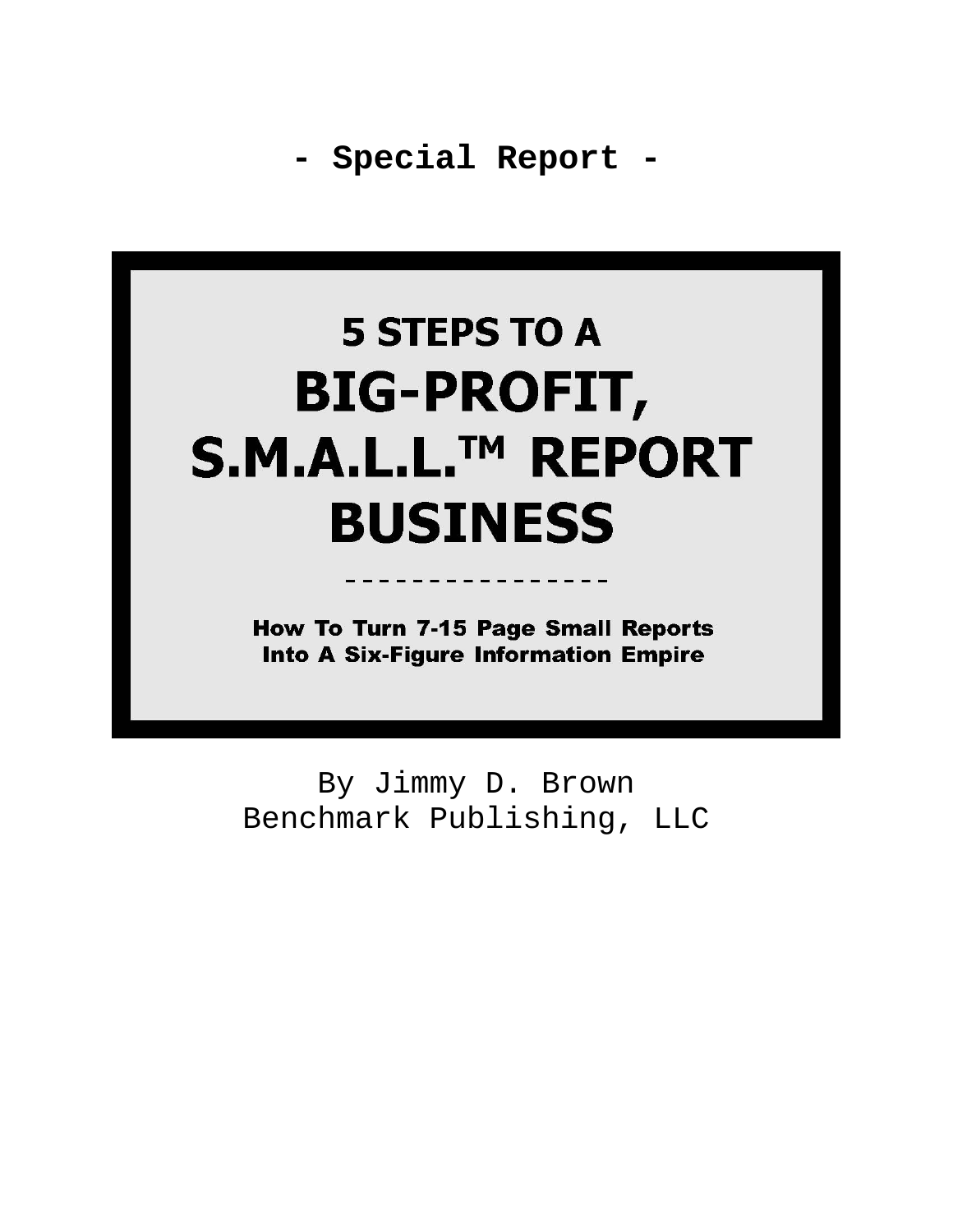## **NOTICE: You DO Have the Right to Reprint or Resell this Report!**

# You Also MAY Give Away, Sell or Share the Content Herein

© Copyright 2007 Jimmy D. Brown

**ALL RIGHTS RESERVED.** You may sell or give away this report as long as it is not altered in any way, falsely misrepresented or distributed in any illegal or immoral manner.

#### **DISCLAIMER AND/OR LEGAL NOTICES:**

The information presented herein represents the view of the author as of the date of publication. Because of the rate with which conditions change, the author reserves the right to alter and update his opinion based on the new conditions. The report is for informational purposes only. While every attempt has been made to verify the information provided in this report, neither the author nor his affiliates/partners assume any responsibility for errors, inaccuracies or omissions. Any slights of people or organizations are unintentional. If advice concerning legal or related matters is needed, the services of a fully qualified professional should be sought. This report is not intended for use as a source of legal or accounting advice. You should be aware of any laws which govern business transactions or other business practices in your country and state. Any reference to any person or business whether living or dead is purely coincidental.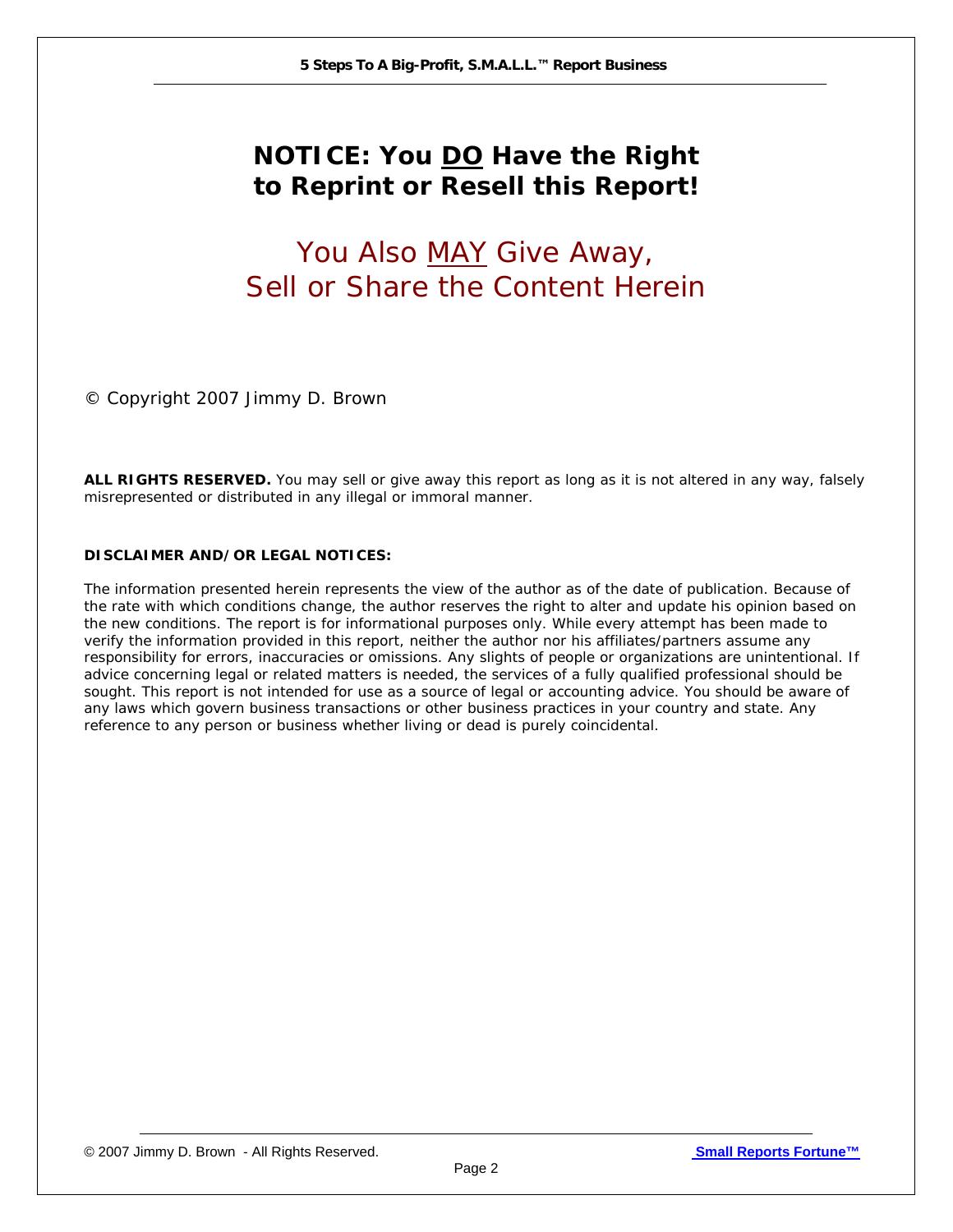# **Introduction**

#### **Special Report – PRINT THIS OUT FIRST**

#### **5 Steps To A Big-Profit, S.M.A.L.L.™ Report Business By Jimmy D. Brown, Author of <b>[Small Reports Fortune™](http://www.infoprofitshare.com/go.php?offer=janu001&pid=5)**

I must warn you up front - if you continue reading this report, then you may not get much sleep tonight.

I know, I know, everyone seems to have some kind of "earth-shattering" revelation to share that's gonna "*change things forever*".

Earth-shattering revelations aren't what they used to be, huh?

To be truthful, most so-called "*helpful*" information should come with an advisory warning label affixed to let you know you're about to get 3 pages of fluff (fluff being useless, rehashed information) and about 10 pages of sales copy.

Know what I mean?

So, what makes this report different? What makes my claim credible?

In a word –

#### **PROOF.**

You may or may not know me, but I've been giving away free content online for a LONG time. (Since 1999) I've given away more useful content than most so-called "*marketers*" have been peddling in their paid products.

Ask around. Search Google.com. Or, just read this report and find out for yourself.  $\odot$ 

- 9 Yes, I will ask you to consider purchasing my **[Small Reports Fortune™](http://www.infoprofitshare.com/go.php?offer=janu001&pid=5)** course at the close of this report.
- $\checkmark$  Yes, I will GIVE you some solid nuggets of information that you can use without forcing you to buy anything.

If you find that offensive, then there's a little [X] in the upper right hand corner of your screen that you can click on to close this document.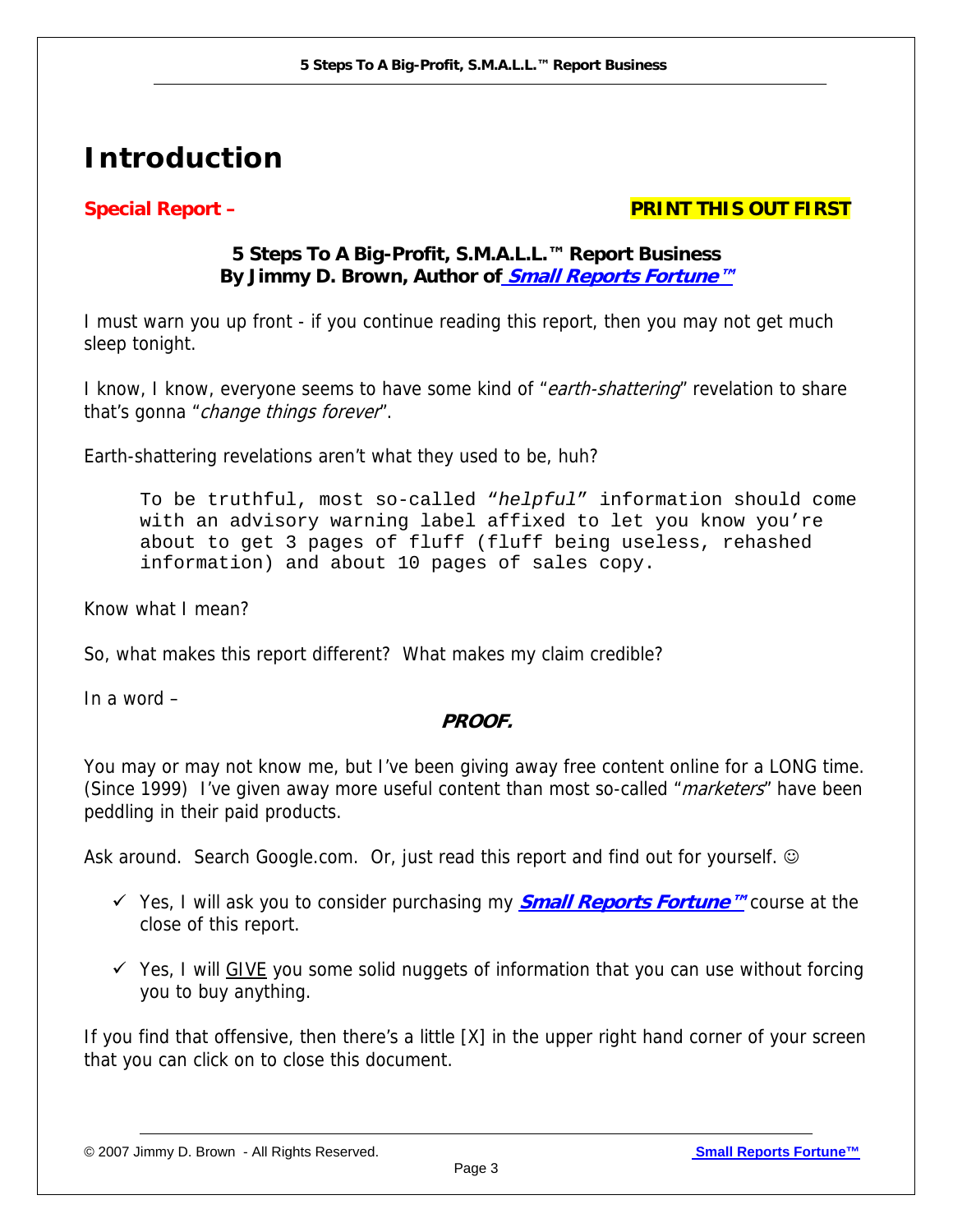But, if you want to learn something that really is going to be beneficial to helping you make money online with tiny 7-15 page small reports, let's get started…

#### **The Concept Of S.M.A.L.L.™ Reports**

Before I share the 5 steps in this incredibly profitable business model, let me first explain the concept.

Here's the idea –

Write a small report (approximately 7-15 pages) to sell online and, over time, grow that singular small report into a huge information empire consisting of reports, full-length products, membership sites, high-ticket premium products, e-coaching and more.

Everything hinges around being able to write small, 7-15 page reports.

**Throughout EVERY stage of this business, you will NEVER be required to write anything more than 7-15 pages.** 

Stop now and re-read that. That statement is going to keep you up half the night as you consider how **realistic** and **reasonable** it is for you to accomplish in light of everything I'm going to share with you from this point on.

- ⇒ As you grow your business into **full-length products**, you'll never write anything more than 7-15 pages!
- ⇒ As you grow your business into a **membership site**, you'll never write anything more than 7-15 pages!
- ⇒ As you grow your business into **high-ticket products**, you'll never write anything more than 7-15 pages!
- ⇒ As you grow your business into **premium-priced e-coaching**, you'll never write anything more than 7-15 pages!

It starts with a 7-15 page small report and -- *despite the numerous streams of higher-priced income you'll develop in this model* -- you'll never have to write anything more than 7-15 pages.Remarkable, huh?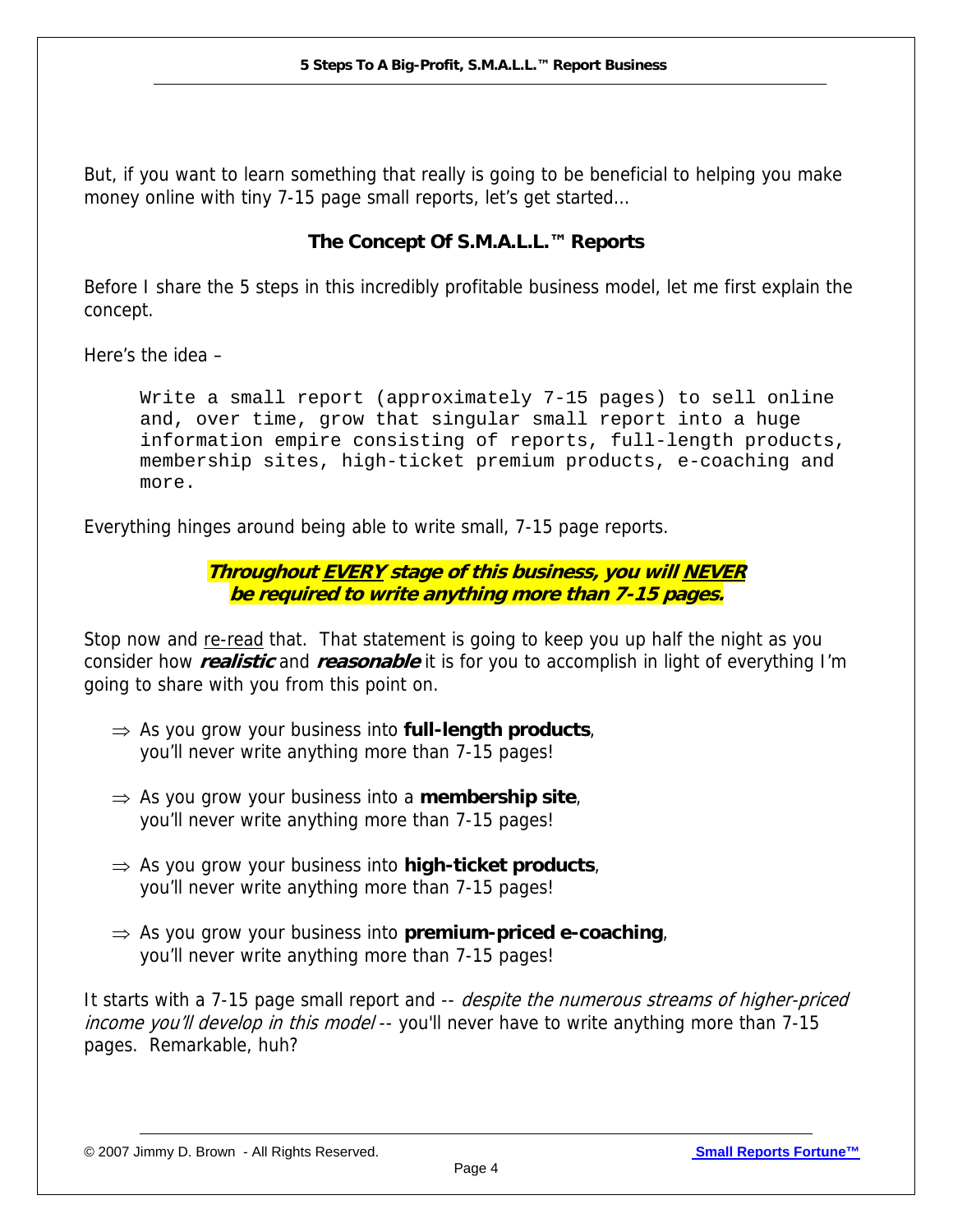Now, it is with that foundation that I want to quickly share my system with you - **"5 Steps To A Big-Profit, S.M.A.L.L.™ Report Business"** …

I use the acronym "S.M.A.L.L." to illustrate the five steps. Each letter of the word SMALL (S –  $M - A - L - L$ ) represents one of the five steps...

- **S** SELECT a market.
- **M** MEASURE interest.
- **A** AUTHOR a report.
- **L** LOOK to repeat.
- **L** LEVERAGE your assets.

We're going to briefly look at each of these steps so you can get a good overview of how to build a successful "small report" business.

I'm ready if you are.

## **5 Steps To A Big-Profit, S.M.A.L.L.™ Report Business**

Let's begin with the "S" of the **S.M.A.L.L.™ Report Business Model** which is...



The first step in this process is to "select a market". That is, you'll want to identify a group of people that you want to sell to – a "*target audience*". A "market" is simply a body of existing or potential buyers for specific goods or services.

Just a few of the more popular markets include –

- Weight loss
- Home business
- Relationships
- Parenting
- Retirement
- Personal Growth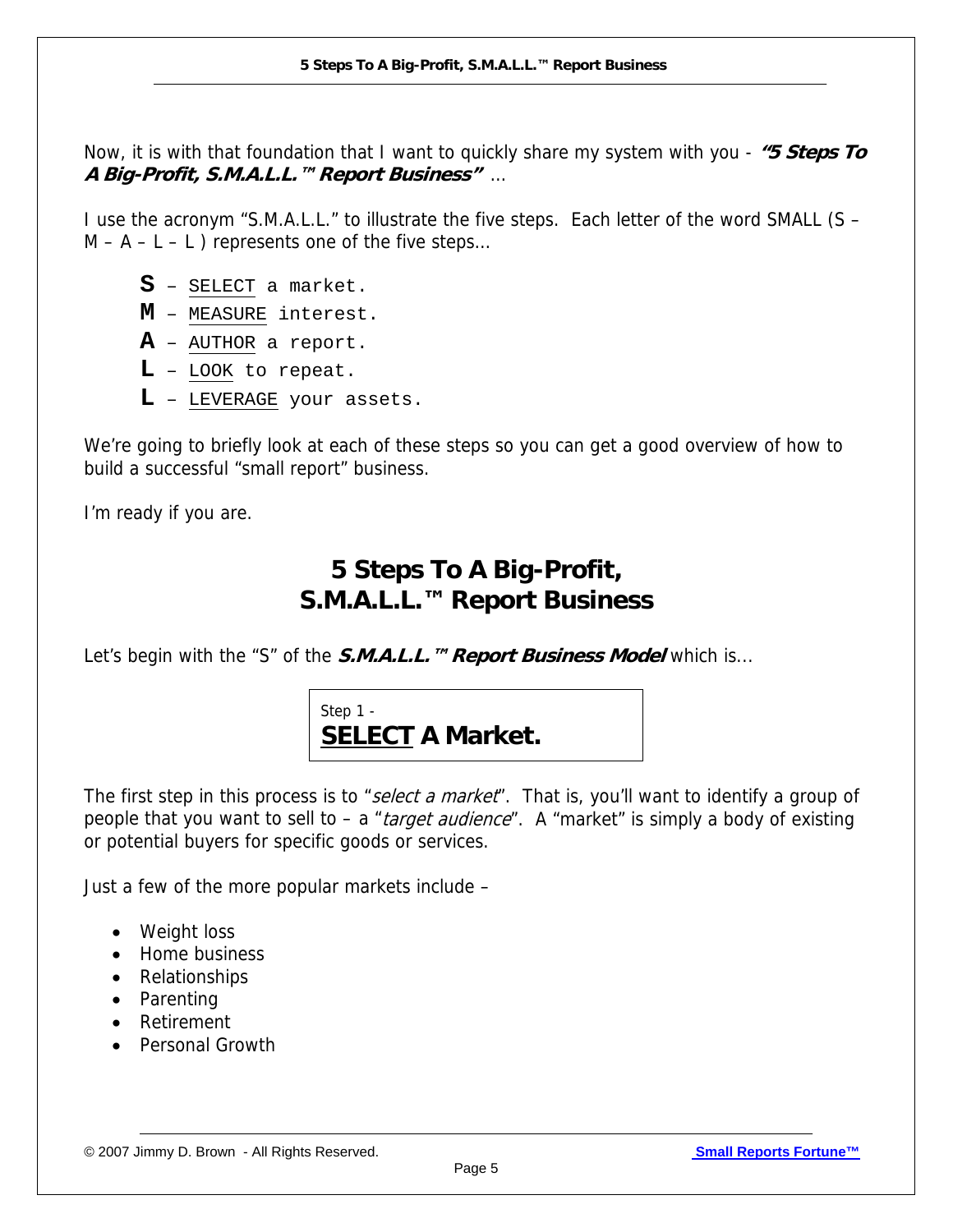- Wedding and Marriage
- Computers and Technology
- Motivational
- Leadership

The list could go on and on, but I think you get an idea.

You want to choose a "market" that you'll center your small reports business on. If you've been following events over the past couple of years, then you know that "*niche*" marketing has been the big craze. People have been (and still are) scrambling all over to find these tiny, untapped niches (Ex. Teaching a parrot to talk) to create businesses around.

I've got two words for this kind of business model –

#### **Big mistake!**

Let me caution you that while that is an approach that certainly works, there is another strategy to use that I have found to produce even greater results.

#### **Here it is**:

#### **Instead of identifying niches, identify target markets**.

Let me say that again: instead of identifying niches, identify markets.

Here's the common practice...

1. Identify a red-hot niche with hungry customers.

2. Create a product that's highly sought after by those customers.

3. Setup a web site to sell the product.

4. Rush off to buy pay per click listings and Google Adwords® to promote the site.

5. Find another red-hot niche and repeat the process.

Now, that's a good plan. There's no doubt that it's a profitable system.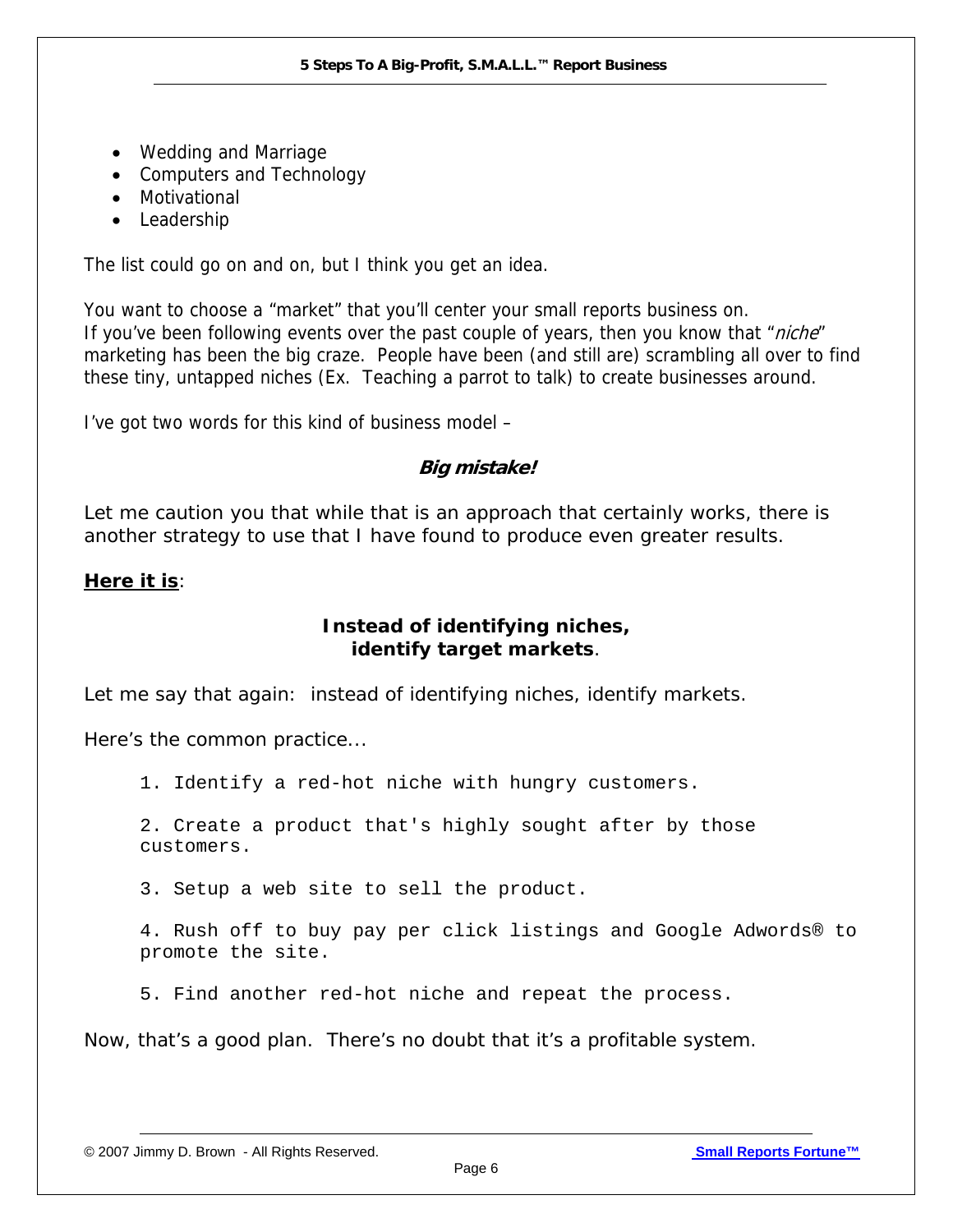#### *But, it's not a great plan.*

Really, that system is setup for leaving money on the table, for just throwing away money that you could be depositing into your bank account.

#### *So, what is a great plan?*

Selecting a market so you can generate multiple sales per customer.

It's very similar to the way most people approach niche marketing, with a critical extra "profit-boosting" step...

1. Identify a market with hungry customers.

2. Create a product that's highly sought after by those customers.

3. Setup a web site to sell the product.

4. Rush off to buy pay per click listings and Google Adwords® to promote the site.

5. Create additional related products to sell to your existing customer and lead lists.

6. Find another market and repeat the process.

Do you see what I added there? There's an extra step there that is so critical to your bottom line, and that is "Create additional related products to sell to your existing customer and lead lists."

- 1. You've already got customers who have bought a product from you, so instead of moving on to other "niches" where you have to go out and find additional customers, why not offer your customers additional, related products before you move on?
- 2. You've already begun building a lead list, why not offer them additional, related products before you start looking for other "niches"?

If a customer bought a product from you, then they've told you –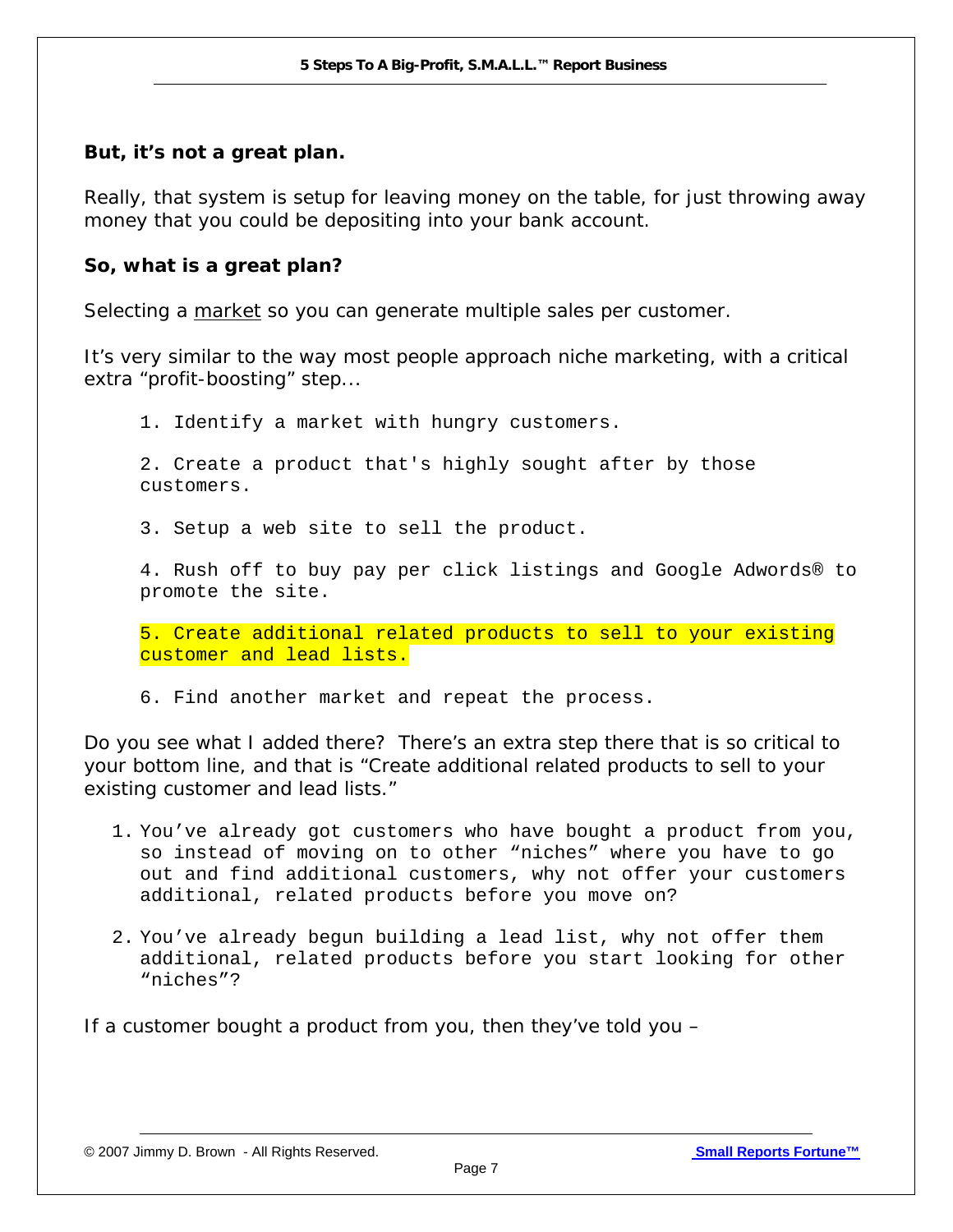*"This is a hot button with me. This is something I'm interested enough in to spend money. This is something that is important to me at this point in time."* 

So, you simply feed them other offers that are highly related to the one that they've already identified as being important to them.

Instead of looking for tiny "niches", you look for larger markets and feed them multiple, highly related offers.

#### **The idea here is to find customers who make repeated purchases from you.**

And when you take into consideration what we'll be talking about momentarily - *creating 7-15 page reports as these various "offers"* -- it really is an easy thing to accomplish.

But, we'll get to that.

--------------------------------------

NOTE: In the **[Small Reports Fortune™](http://www.infoprofitshare.com/go.php?offer=janu001&pid=5)** course, the first thing I do is teach you how to choose the right market by sharing 3 simple rules for finding markets full of eager-beaver, hungry buyers; plus I list 20 highly-profitable markets that are proven to generate revenue in the information business. --------------------------------------

First step, *"select a market".* Then we have the "M" of the **S.M.A.L.L.™ Report Business Model**…

> Step 2 - **MEASURE Interest.**

After you've determined what "*market*" you want to target, it's simply a matter of finding out what to offer them.

If you want to put things into a practical setting, it's time to get some ideas for what topic you'll be writing about in your first 7-15 page small report.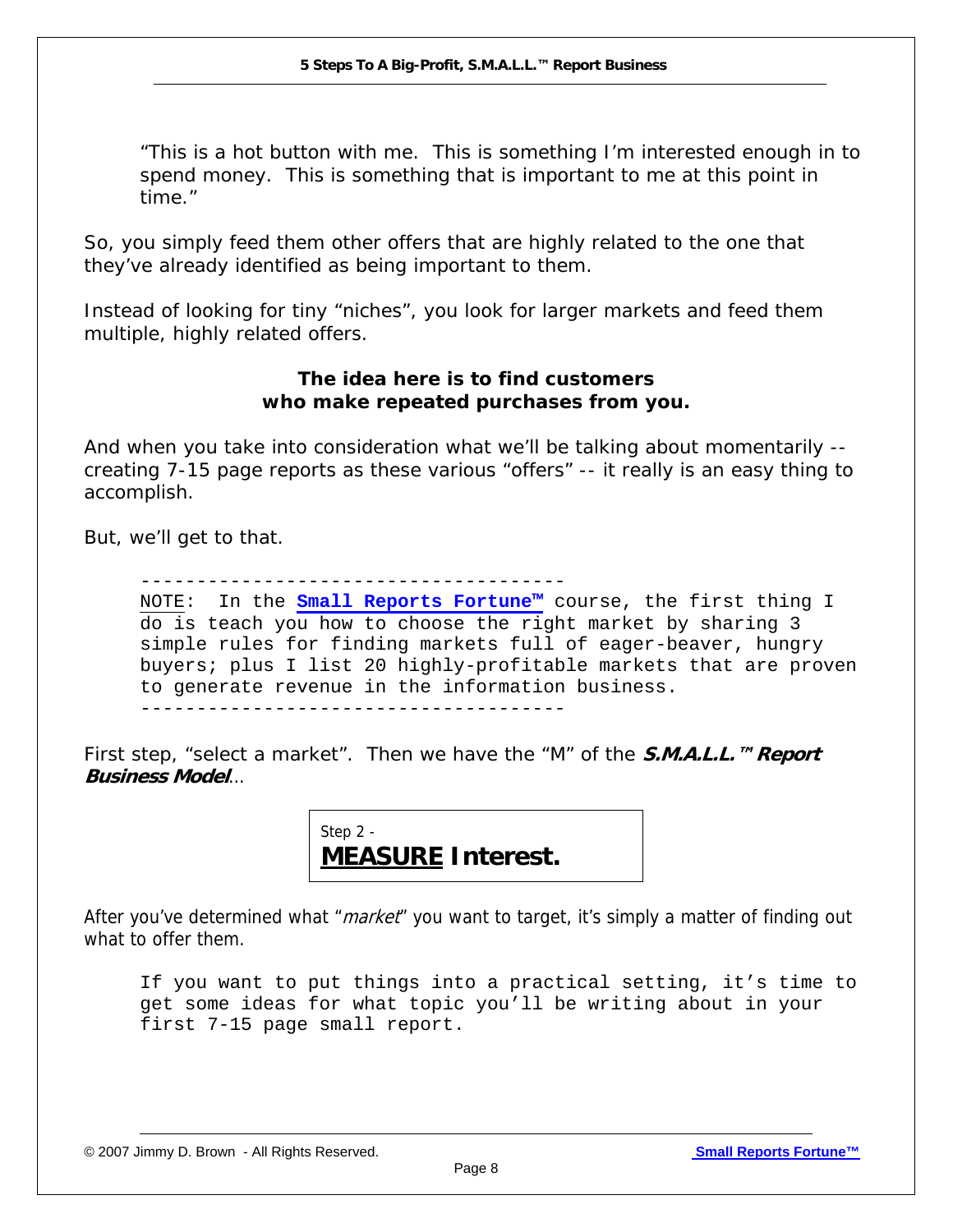You'll want to "measure interest" among your market. Take their temperature. Identify the current hottest topic of interest.

Basically, I have three "diagnostic" questions that I use in measuring interest in any particular market that you can put to the test yourself for your market...

#### **1. "What do they want?"**

It all begins and ends with the persons that make up your "market". What do THEY want? Based on your own history in the market, researching the market or inquiring among existing individuals in the market, it should be easy to determine the wants and needs of the group as a whole. (More on this in a minute).

#### **2. "What is available?"**

Next up, you want to determine "what is available". In other words, are there existing resources in place that are being sold to this market that you'll be directly competing against? What do they offer? What's good about their offer and what's not so good?

#### **3. "What can I offer that's different?"**

And, thirdly, "what can I offer that's different?" Is there something missing from existing resources? Something that could be explained better? Are more ideas and examples needed? Is there new information available? Can you package, present or position content in a more user-friendly way? Are their tiny segments that could be broadened?

By focusing on these three diagnostic questions, you'll be able to measure the interest of your market and determine an "in-demand" topic to write about in your first 7-15 page small report.

Now, before we move on, I do just want to give you a quick way to find ideas to write about. You'll still need to use these three diagnostic questions, but this will give you something towards which you can direct the questions.

One of my favorite places to brainstorm ideas is **[Amazon.com®](http://www.amazon.com/)**. Amazon.com® is the web's largest bookstore.

#### **It's also a community center for new product ideas.**

I use it as one of my brainstorming resources. Again and again I visit this site to come up with topics to write about.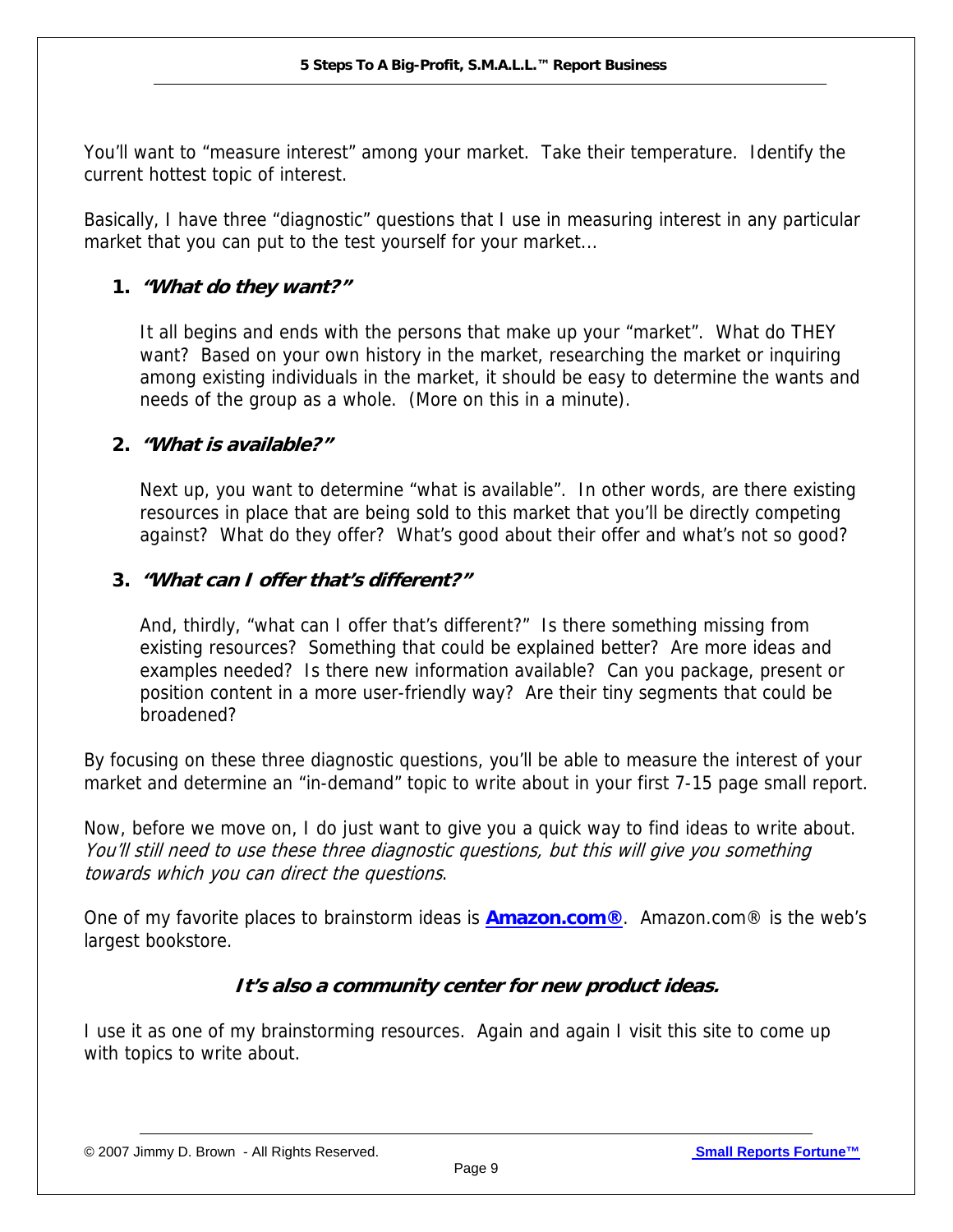What makes Amazon.com® so useful as a research tool for getting new ideas is their searchable database of books. There are thousands of great ideas lurking in there if you just know how to use it.

And that's what I'm here for.  $\odot$ 

I'm going to show you how to find hot product ideas with Amazon.com® anytime you want.

It's really a matter of three simple steps …

**STEP 01: Decide Upon A Broad Category**. When brainstorming ideas, you must begin with a broad category to work with. Some examples might be: weight loss, marketing, dating, travel, baseball.

Basically, whatever "market" you've chosen.

As an example for this article, I'm going to choose GOLF.

**STEP 02: Search Amazon's® Database**. After picking your broad topic to research, it's time to visit Amazon.com.

Specifically, you're going to SEARCH their database of books they are selling.

Upon arriving at their site, locate their SEARCH form. At the time of this writing, it was in the upper left hand corner of their main page. Pull the menu down and select BOOKS from the options.

In the space provided, type in whatever broad category you chose. I'd type in "Golf". (You don't need quotation marks)

If you did indeed start with a broad category, then hundreds (or even thousands) of book listings should appear as a result of the search.

**STEP 03: Brainstorm Ideas From The Listings**. Let the brainstorming session begin! Now it's time to look at the books that are listed and write down as many possible ideas as you can find.

Look for the different TYPES of books written about the subject, identifying different THEMES, STYLES and SUBCATEGORIES.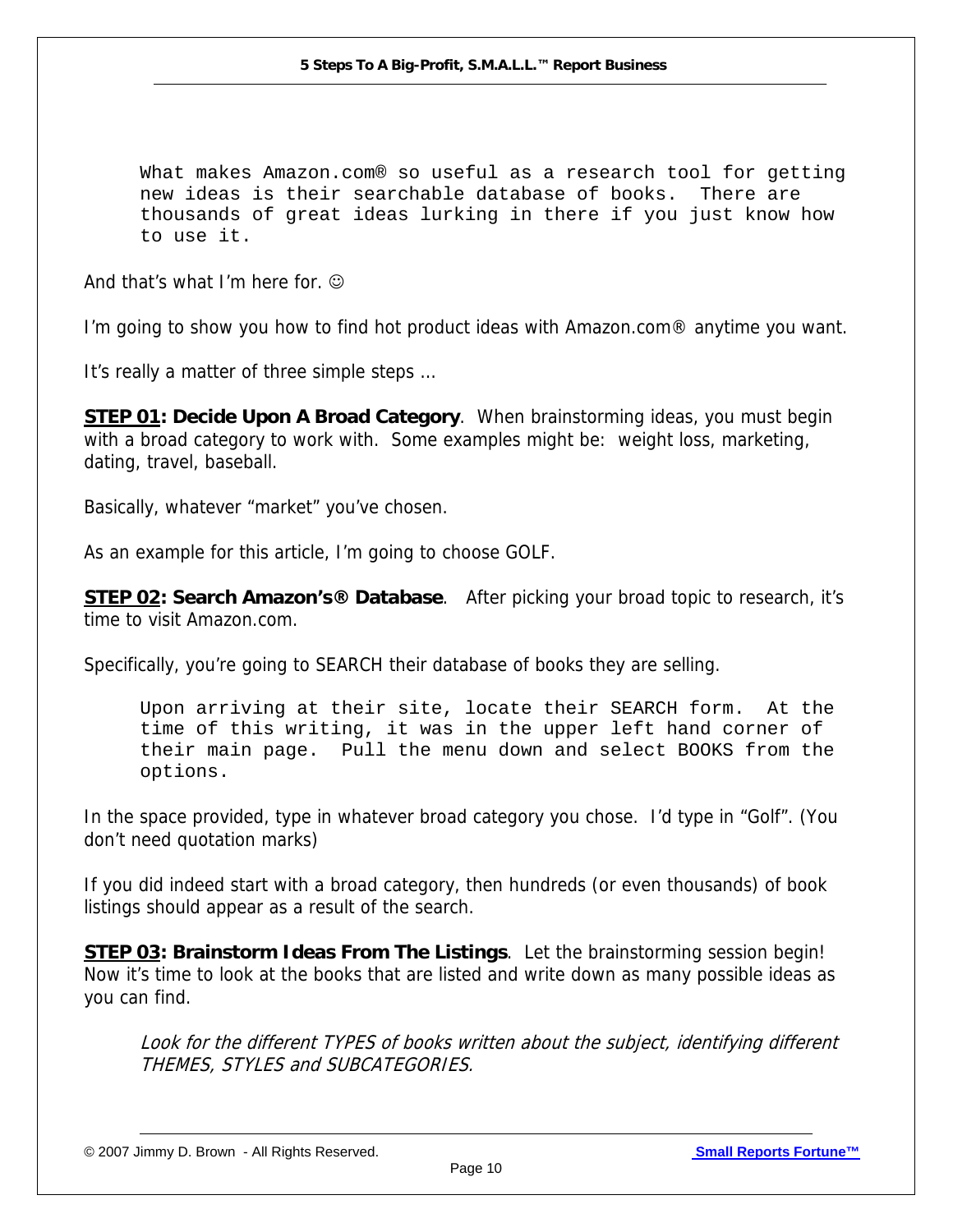Let's look at an example …

When I searched for "Golf", I was able to immediately spot dozens of great ideas. Here are a handful …

1. Becoming a Better Golfer.

There are many golf books available in this area, covering everything from "A-Z of Golf Shots" to specific topics such as "Improving Your Short Game". There were lots of different themes from "learning to break 100" to "shaving 10 shots off your score" to "7 shots that will change your golf game forever".

#### 2. Guides to Golf Courses.

Again, we have many different ideas here. Specific golf guides like "Florida golfing", "golfing in Tennessee" and "golfing the Robert Trent Jones trail" appear, as well as books on "the best golf courses in America", "best kept secrets: great golf courses you've probably never played", and "golf vacation guides".

#### 3. Profiting from Golf.

More ideas pour in with "opening a golf repair business", "becoming a golf retailer", "learning how to caddy" and "buying & selling used golf clubs". What about "running an online golf auction", "organizing a golf tournament for profit" or even "writing information products about golf"!

4. Golf and Business.

There are millions of dollars in business deals negotiated on the golf course every single year. And there are books available to teach folks how to get it done. "How to negotiate business deals during golf outings", "Legal golf tax deductions for businesspeople", and "business seminars and golf: how to mix training and fun for maximum profit" are just a few more ideas worth exploring.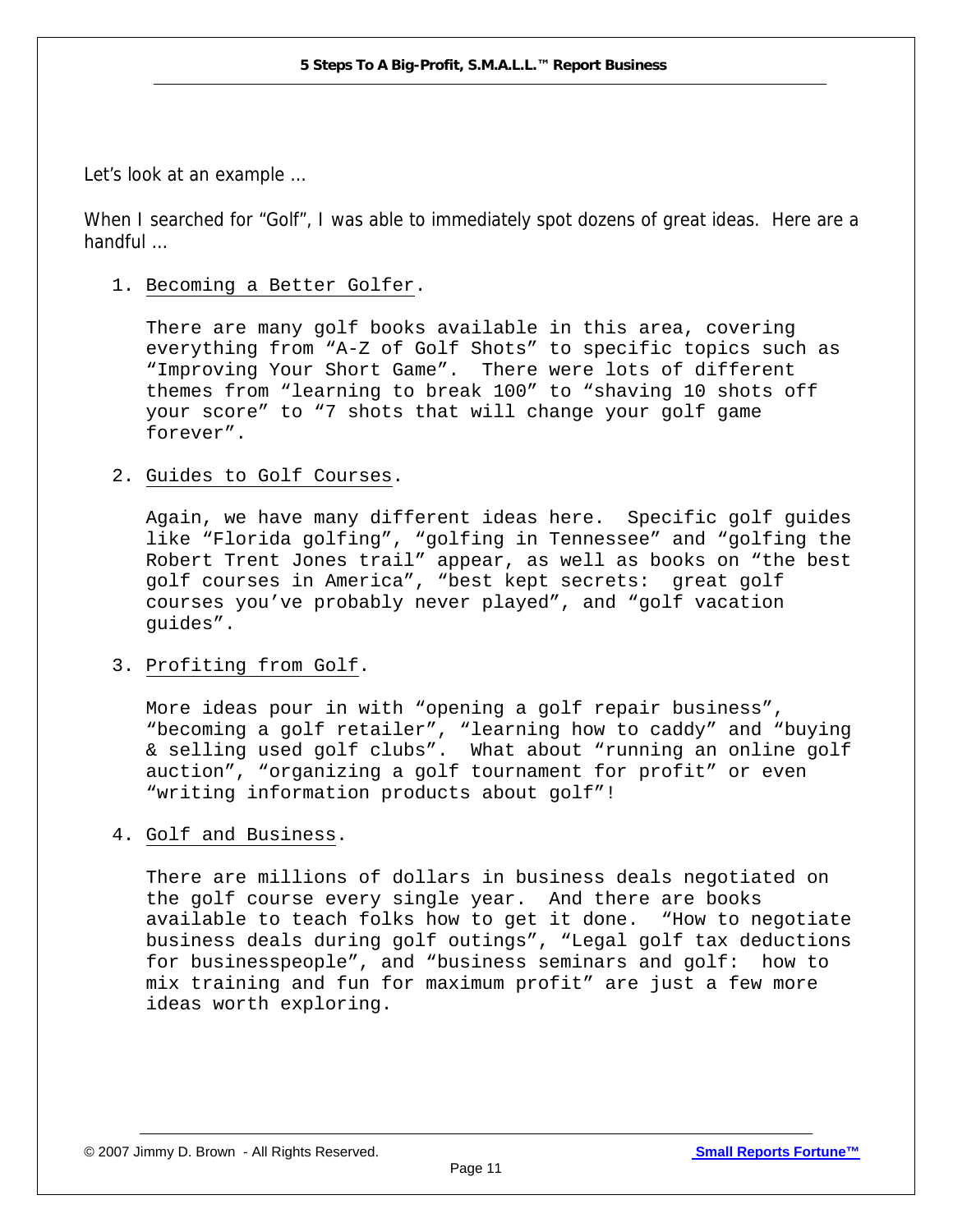5. Golf Products.

My, my, my there are so many ideas floating around in here! Everything ranging from reviews of the latest golf equipment to ratings of golf courses to discounts on golf packages. Resource guides to finding the best deals on golfing products, how to negotiate discounts, and how to find the best products for your specific golf game also come to mind as product ideas.

One Broad Category (Golf)

- + Amazon.com Searchable Database of Books
- = 28 Potential Product Ideas

See how easy that was? I found TWENTY-EIGHT potential small report ideas (and there were MANY MORE that I didn't mention in this report) from a simple brainstorming exercise using ONE "idea hangout".

Not bad, eh?

--------------------------------------

NOTE: In the **[Small Reports Fortune™](http://www.infoprofitshare.com/go.php?offer=janu001&pid=5)** course I give you an ENDLESS SUPPLY of ideas for every small report you'll ever write including: 7 idea "hangouts" where you can find dozens of ideas, 27 different categorical ideas for your next small report and 158 different title topics you can modify for your own use in generating ideas! I even cover different "kinds" of small reports to create like "how-to", "faq", "first year" and so forth.

--------------------------------------

So, you measure interest and then on to step 3, the "A" of the **S.M.A.L.L.™ Report Business Model**…

> Step 3 - **AUTHOR A Report.**

After you've selected your market and measured interest you should have a topic for your first small report.

So, now it's time to "*author*" your report. It's time to write that first one.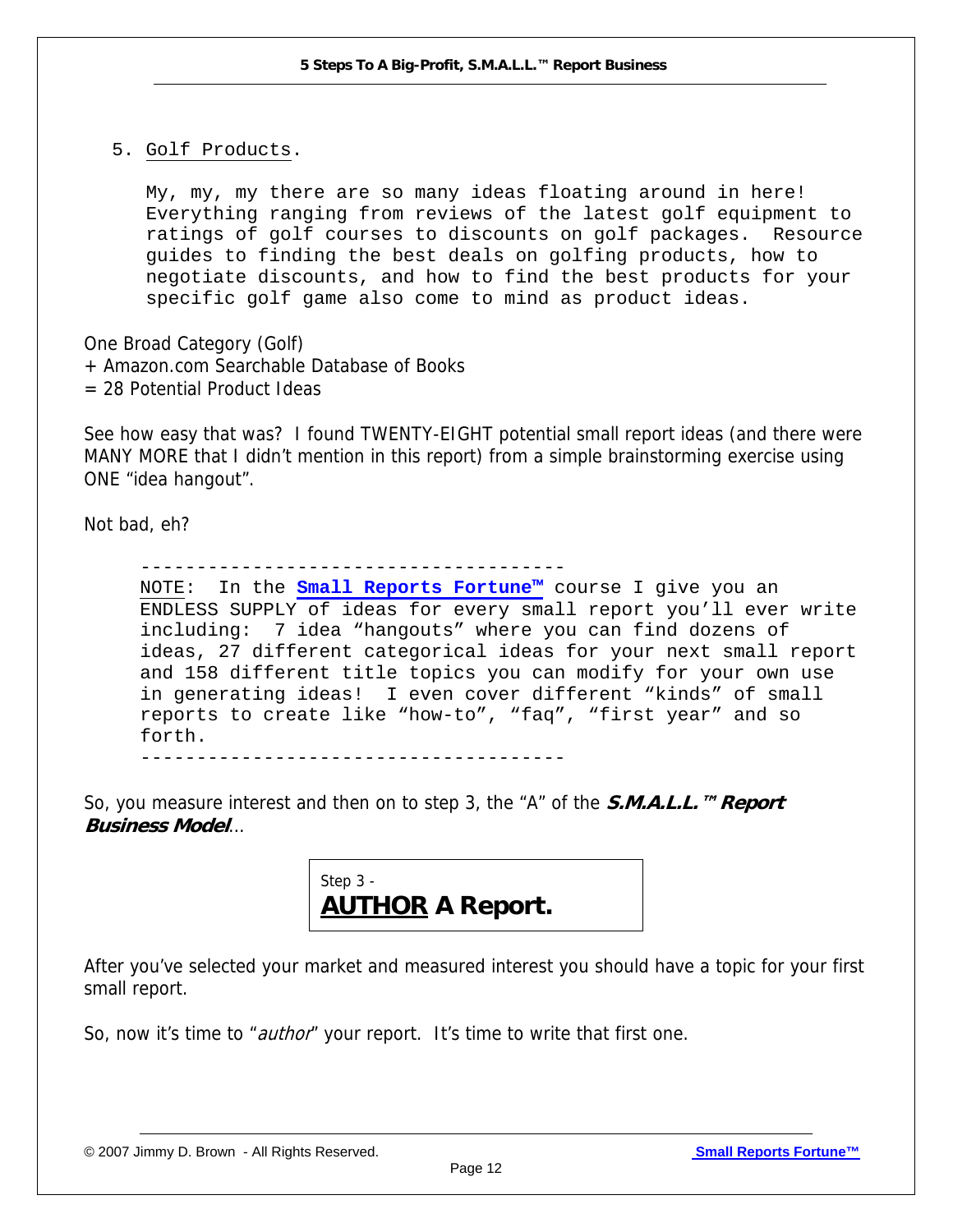Now, what I want to engrain in your head concerning this small report is simply this …

#### **It only needs to be 7-15 pages long.**

Now, for obvious reasons (I.E. I want you to buy my **[Small Reports Fortune™](http://www.infoprofitshare.com/go.php?offer=janu001&pid=5)** course ☺), I can't give you my proprietary system for writing these small reports. That's reserved for my paying customers only.

I couldn't, in good conscience, give you privileged information that others have paid me to receive.

But, I do want to give you a simple strategy that will dramatically help you write easier, faster and better as you create these small reports.

It is simply this –

#### **Compile and refer to a "Starter Swipe File"**

One of the things that you'll find invaluable to you as an information writer is what I have labeled as a "starter swipe file".

#### **DEFINED: "Starter Swipe File"**

A "starter swipe file" is a collection of ideas to write about written in a single sentence formatted template.

Example: One of the biggest reasons people fail in  $\_\_$  is  $\_\_$ .

I could use this starter sentence to create paragraphs of content about virtually any topic in the world –

- One of the biggest reasons people fail in marketing is...
- One of the biggest reasons people fail in dieting is...
- One of the biggest reasons people fail in reaching goals is...
- One of the biggest reasons people fail in homeschooling is...
- One of the biggest reasons people fail in relationships is...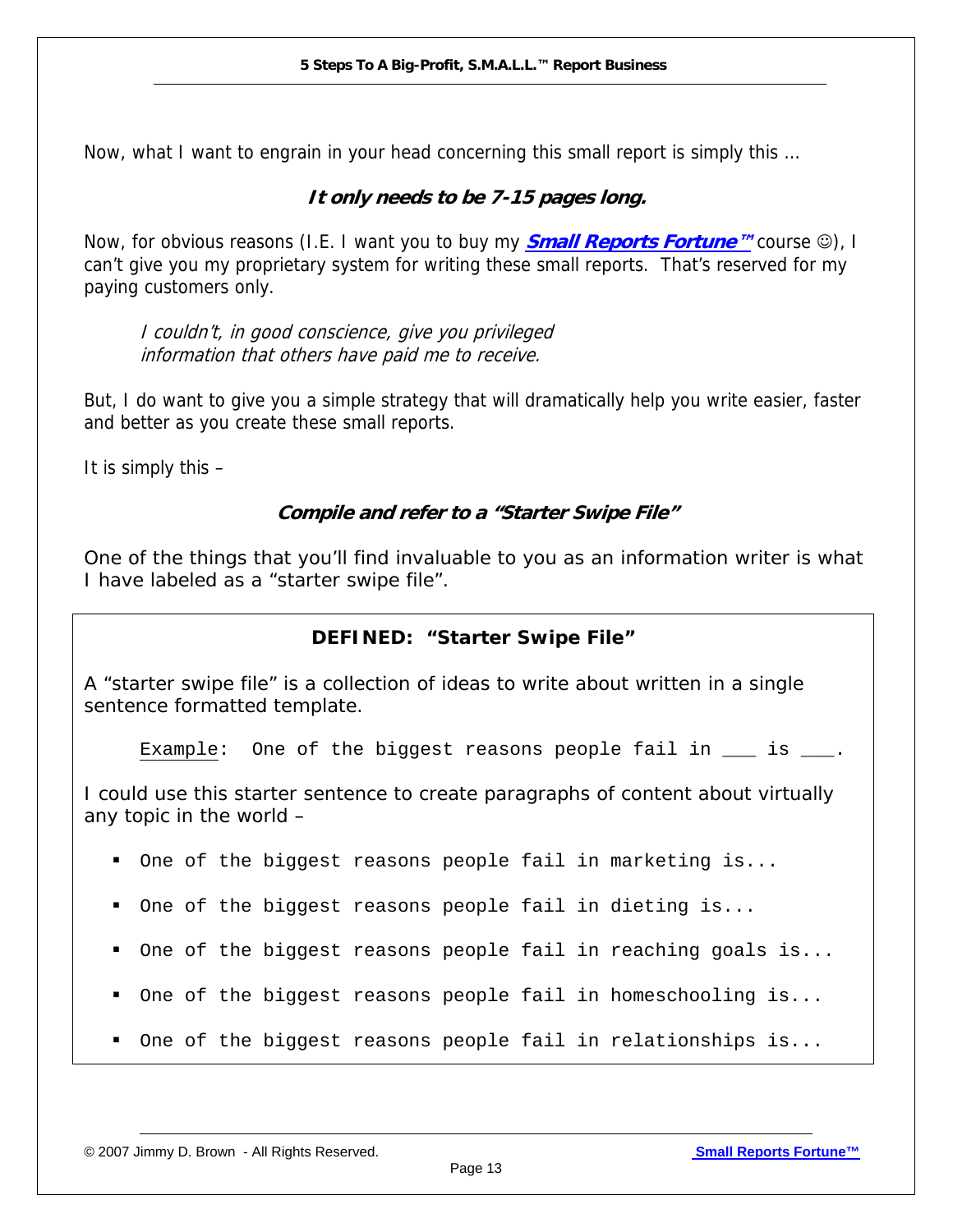These starter sentences allow me to quickly find something to write about anytime I want to build content into a document –

- 1) At the beginning as I outline it,
- 2) During the writing process as I struggle for ideas, or
- 3) At the conclusion of the document when I find portions of the document need more information.

Do you see how this works?

I encourage you to compile a set of these "starter sentences" – templates – that you can plug in anywhere you want to kick-start your writing.

#### **I use these all the time and it makes my writing so much faster, easier and, ultimately, better!**

The writing part of this business is obviously the most important piece of the puzzle. If you don't write your small reports, then you don't sell them. And that brings the profit to a grinding halt.  $\odot$ 

That's why I have done something in **[Small Reports Fortune™](http://www.infoprofitshare.com/go.php?offer=janu001&pid=5)** that I simply don't see available in other courses (and certainly is lacking in comparison to the details I provide) and that is this –

#### **I explain – in great detail – HOW to write information products.**

It's a gap in almost every course I've ever seen … they leave the writing part of information product creation for you to figure out on your own.

Not in this course!

If you are  $NOT$  a "writer", then the instruction in this course is going to be an invaluable resource in helping you quickly crank out these small reports. You will \*literally\* refer to it again and again and again!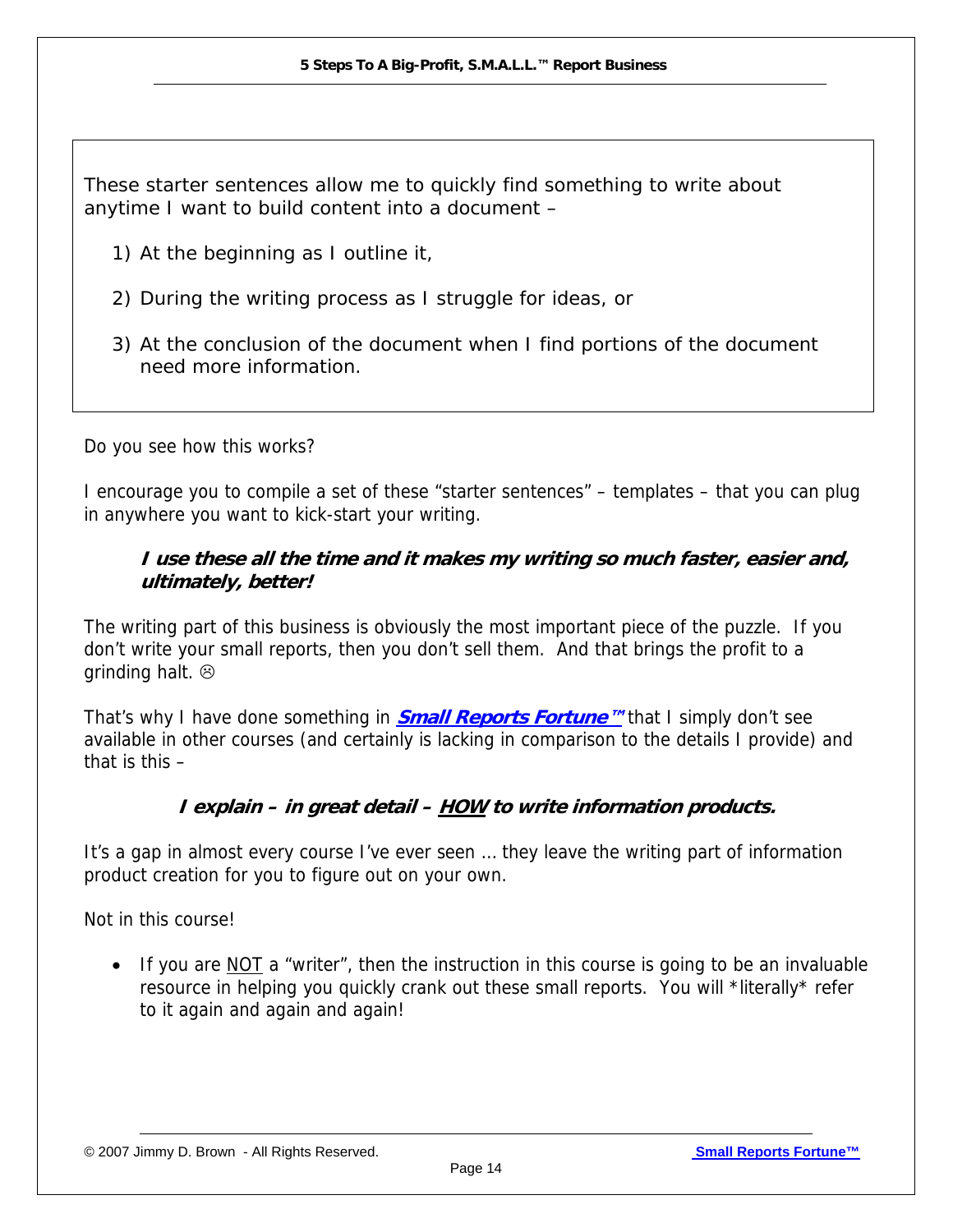• If you  $\overline{ARE}$  a "writer", then the instruction in this course will make the process of writing these small reports easier, faster and better than anything you've done so far. If I'm wrong, I'll give you a refund.

I've gone to great lengths to share my own proprietary system of "How To Write P.A.G.E.S.™ Of High-Demand Content". There's an entire chapter and audio session on the topic.

PLUS, I've included a never-before-seen report entitled, "How To I.M.P.R.O.V.E. Your Information Writing"! In this 24-page report, you'll be given 7 incredible techniques for writing faster, easier and better! Included in this invaluable reference (*this is \*literally\* worth more* than the cost of the course by itself!) are **9 kinds** of "content enhancers", **50 different** idea catalyst templates, dozens of writer prompts and **invaluable writing techniques** to help you improve both the quantity and quality of your finished product.

Sorry, I'm getting ahead of myself.

I'm just so excited to teach you about this concept of creating small reports that I want to tell you everything I've put together in one breath of air. I'm hyperventilating here.  $\odot$ 

Anyway, back to the five steps…

Up next we have the first "L" of the **S.M.A.L.L.™ Report Business Model** which is...



Remember when I told you earlier about choosing a "market" so you could make multiple, related offers? That's what this step is all about.

Let's face it, selling one small report for \$15-\$20 isn't going to make a lot of money. After all, you'd have to sell 1,000 copies just to make \$20,000.

But …

- ¾ What if you created a **second** 7-15 page report and sold it to your existing customers and leads?
- ¾ What if you created a **third** 7-15 page report and sold it to your existing customers and leads?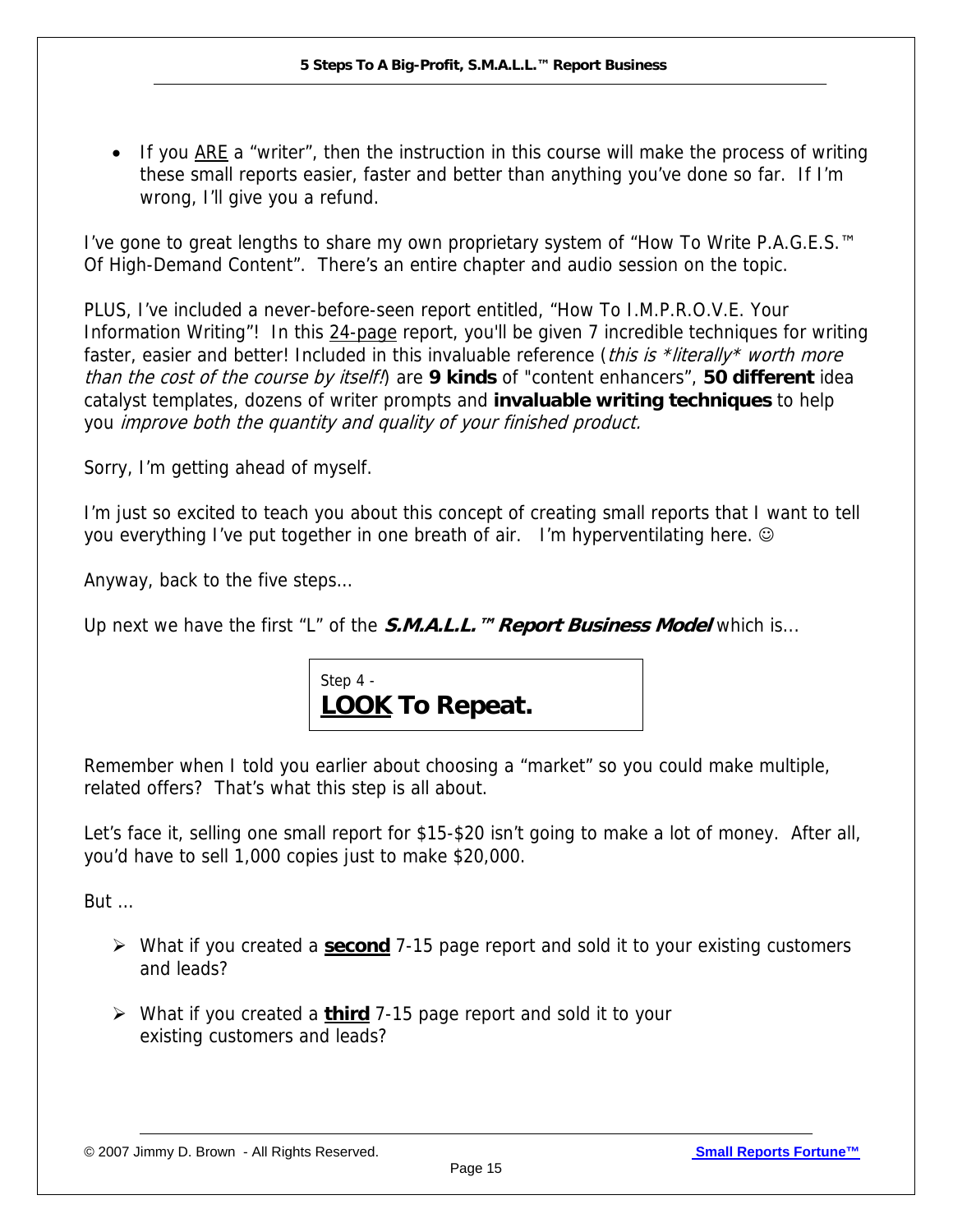- ¾ What if you created a **fourth** 7-15 page report and sold it to your existing customers and leads?
- ¾ What if you created a **fifth** 7-15 page report and sold it to your existing customers and leads?

If you sold 1,000 of each (same customers!) you'd suddenly have made \$100,000 instead of \$20,000!

Note: I can write a 10-page report in **two hours** or less. I can create a mini-salesletter for it in another **hour**. Setting up a site takes **half an hour** max. In just **three and a half hours** I can have a completely new manual to sell for \$20.00 - it's not uncommon for me to sell hundreds of these.

But, that's not the end of it. I can invest a **few more hours**, recyle the content and convert this small report into a premiumpriced product that rakes in **\$100.00** or more.

In the typical time ( $8$  hours) someone else spends a day on the job that they get paid once to work, I can create a stream of income that pays off handsomely for months and even years to come.

- ⇒ We were on the way to a **skiing retreat** recently and I finished up a 19-page small report on "*how to beat any tennis player at your skill level*" on the drive there. Another income stream.
- ⇒ **My in-laws live about 45 minutes away** and on a couple of drives to and from their home to visit, I wrote a small report on "how to lose weight by making tiny, healthy changes". More income streams.

These small reports are so easy to write that you'll find even in your sparest of time you can crank them out.

**That's what I love about them** - it doesn't take much time at all to write a dozen or so pages of information with the system I share.

In the typical time you'd spend a day at your regular "job", you could create a small report using the system I share in **[Small Reports Fortune™](http://www.infoprofitshare.com/go.php?offer=janu001&pid=5)**. A 5-day work week could yield a staggering five separate small reports if you wanted to devote yourself to it.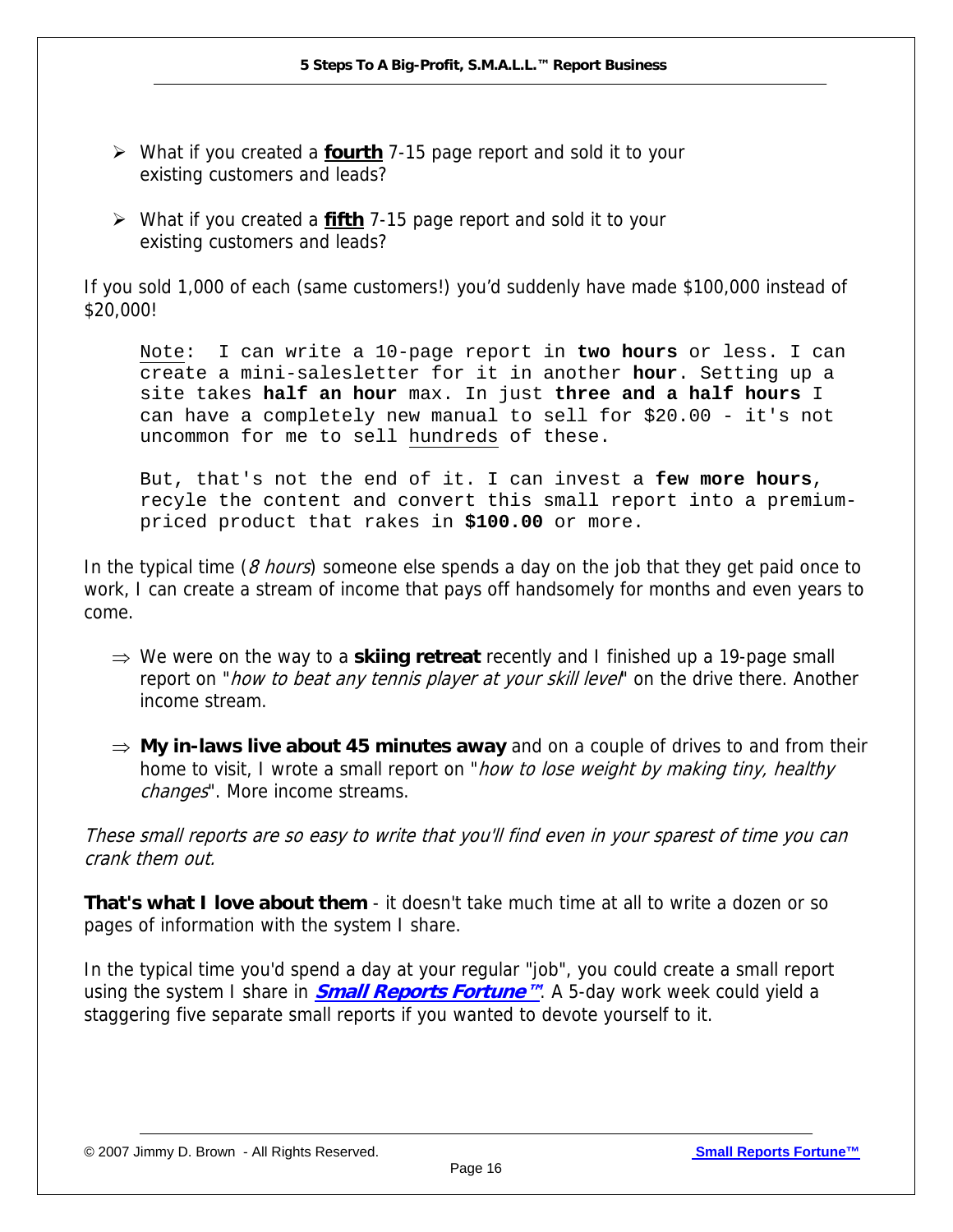But, to the point, it's all about "looking to repeat". That is, creating multiple, related 7-15 page reports to sell to your market.

Let me give you an example:

#### **Marketing Exhibit™: "Weight Loss"**

Weight loss is a billion dollar industry. There are literally millions of potential customers out there who are looking to lose weight and get in shape.

So, let's say that anyone looking to "lose weight and get in shape" is your market that you want to receive your offers.

Let's say you create a small report entitled, "*How to Lose 10*  **Pounds in 10 Days**". That's a good start because we've got a lot of potential customers out there.

You setup your site and go to work marketing. And you get a lot of customers and sales.

Now, instead of moving on to some tiny niche like "*Teaching Your Bassett Hound to Play the Banjo*", you create some related small reports for the customers and subscribers you've already started collecting.

So, what is your market interested in? They are interested in losing weight and getting in shape.

So, we could create these 7-15 page small reports…

- How to Tone Up Your Tummy
- One Minute Exercise Routines
- 7 Ways to Boost Your Metabolism
- Low-Calorie Mealbook
- Walking Your Way to Better Health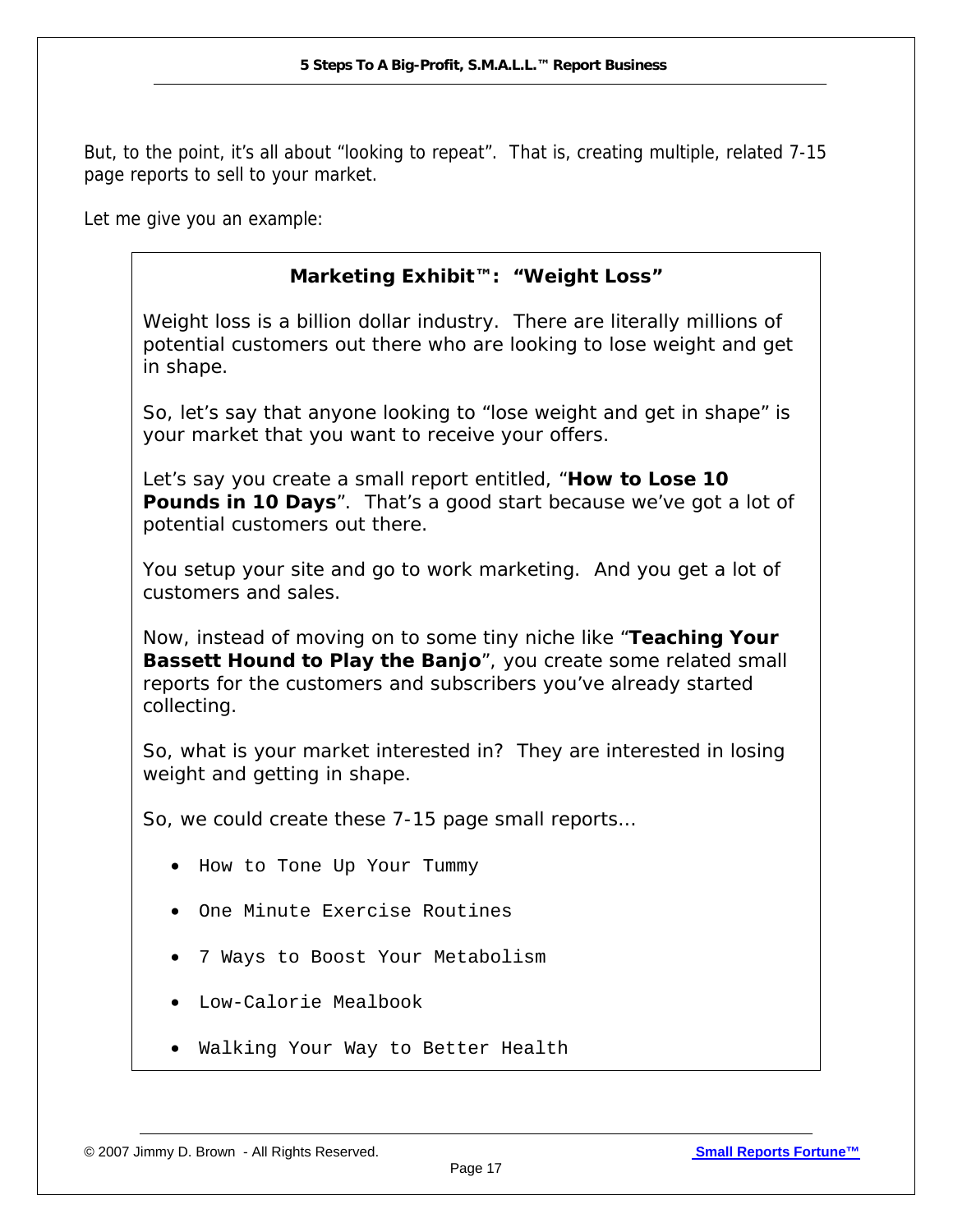• Yoga for Beginners

I mean, we could go on and on here with ideas. These small reports are all decidedly different from each other, but they are all related to your market's interest – that of losing weight and getting in shape.

Anyone who buys your "How to lose 10 pounds in 10 days" small report would likely be interested in one or more of these additional products, because they are highly related. Some of your customers will buy them all.

Your customers ultimately make multiple purchases from you.

**Note:** And if you question whether or not this strategy works, look at your own computer. Chances are, if you've been involved in doing business online for any amount of time at all, you've bought products related to...

- Affiliate marketing
- Driving traffic to your site
- Building email lists
- Creating your own products
- Using pay-per-click search engines
- And so forth.

These are all specialty products that are related to a larger target audience, that of those interesting in doing business online.

Now do you see how this works?

It's a surefire system for getting multiple purchases per customer.

So, that's the first "L". What about the second "L" of these 5 steps…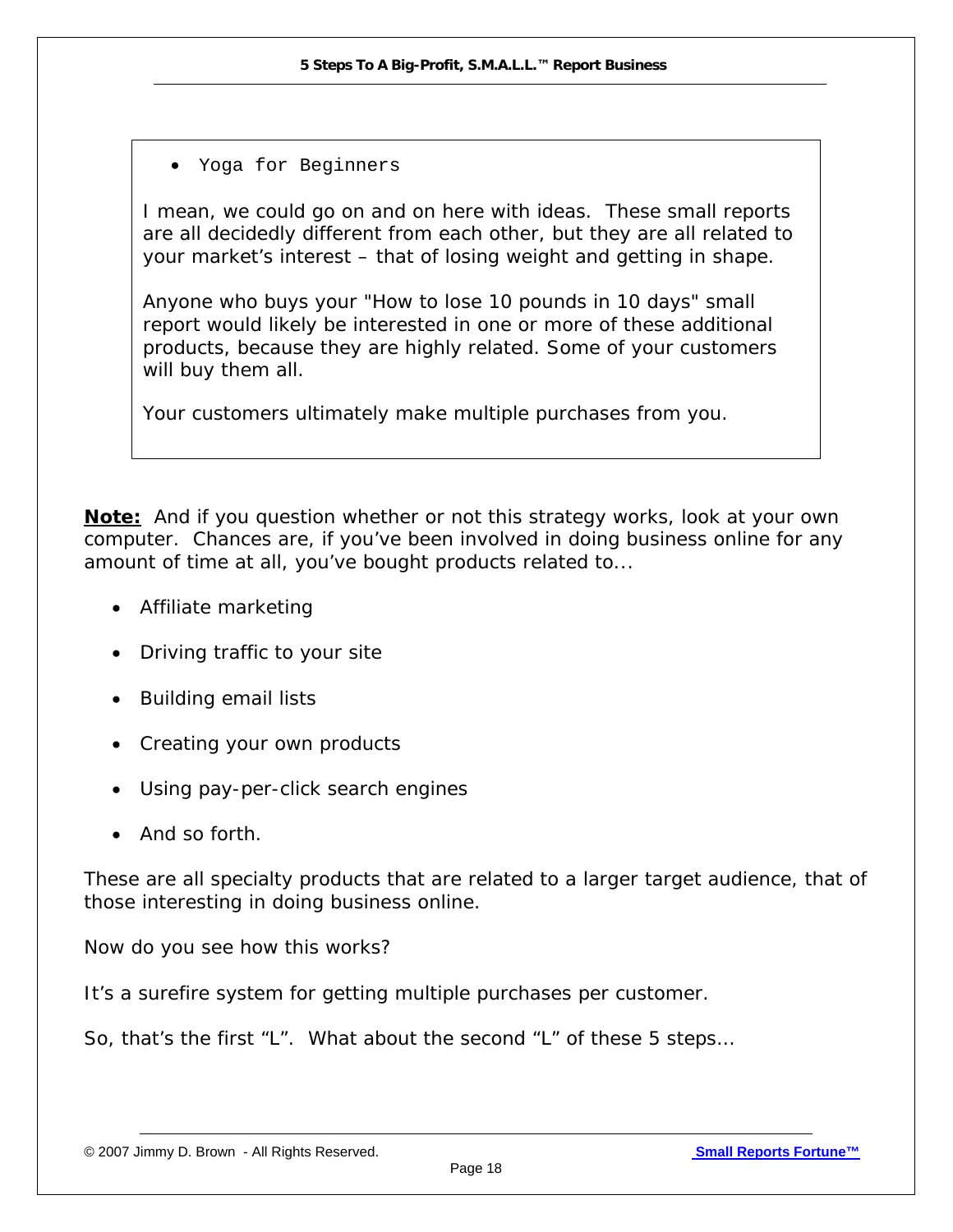

Now, here's where it gets interesting. I mean, really interesting.

#### **This is where you go from making a decent amount of money selling small reports to making a LOT of money selling small reports.**

After writing a few of these small reports (you can easily write several in a month's time) it's time to begin doing three important things that will quickly escalate your profit...

- $\checkmark$  **Re-Packaging**. This would include taking several of your related small reports and bundling them together into a \$97.00+ offer.
- $\checkmark$  **Re-Publishing**. This would include enhancing and then converting the information into different formats. (I.E. "Physical products")
- $\checkmark$  **Re-Profiting**. This would include adding more content and developing high-ticket (ecoaching) and continuity (membership site) offers.

With a few strategic steps you can –*without writing anything more than 7-15 pages of content at a time* – create offers that sell for **\$997 and beyond!** 

It's all about leveraging your assets.

Let me give you a couple of quick examples that I mention on my web site to show you the enormous potential here…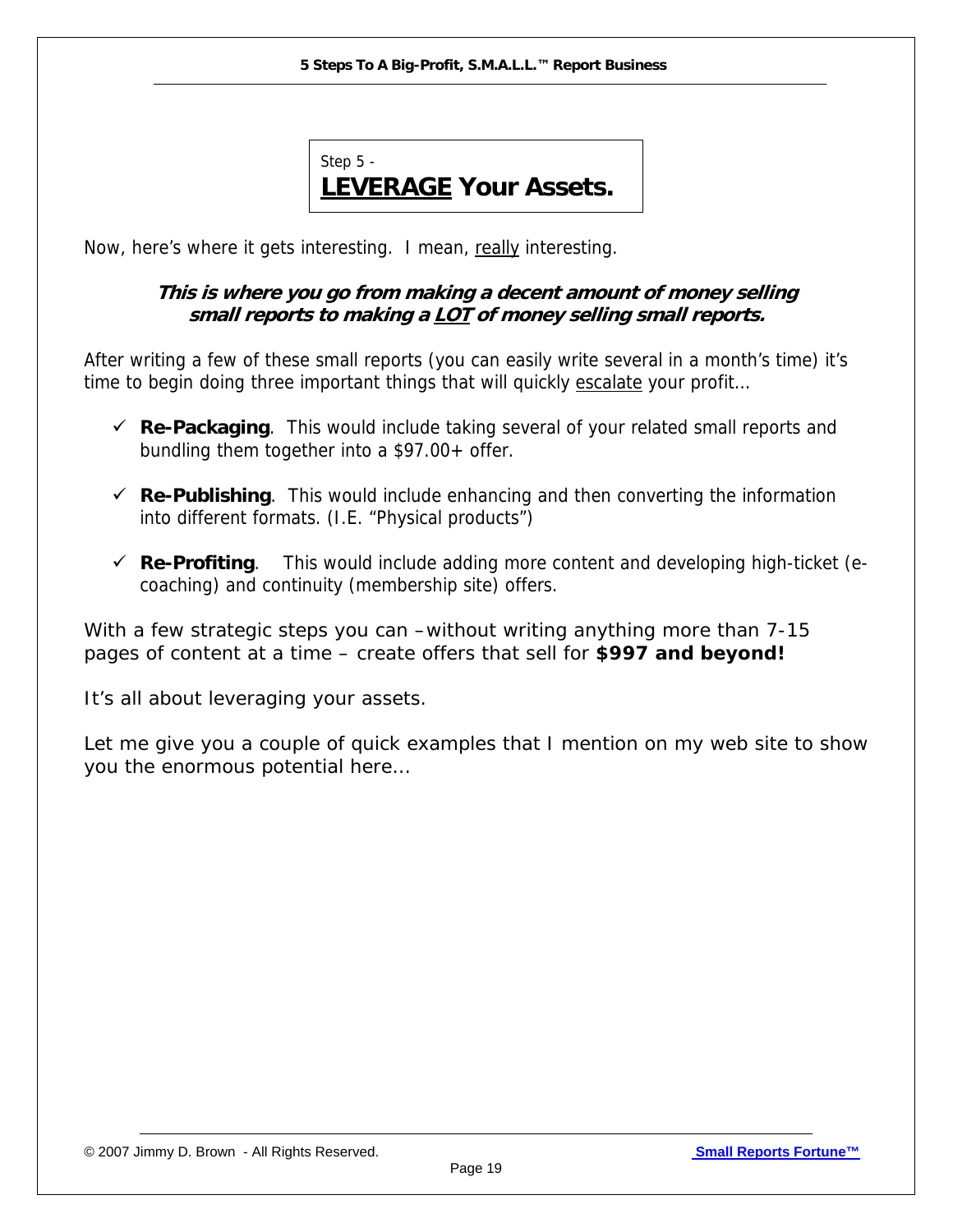## **CASE STUDY NO. 1 \$22,000+ in Monthly Residual Income**  I have a membership site at **[ListAndTraffic.com](http://www.listandtraffic.com)** where I publish a once-per-month "audio newsletter". This "audio newsletter" is a small report and an audio file of me reading the report. At the time of this writing, I have 2,251 paying members, bringing in a residual income of over \$22,000 monthly! Jimmv D.Brown's **How to Grow and Profit From Opt-In Lists And Web Site Traffic**  $\vee$  Go Select Action v in Members Search for: View Statistics From: 02/05/07 to 02/05/07 Submit **Total Members:** Cancelations: Active Members: **Note:** The monthly small reports are only available to members for the month they are published. Whenever I publish a new report, I remove the previous one and sell it at other sites for even more profit! WHAT ABOUT YOU? Think of the possibilities here. Once you learn the system, you'll see how easy it is to add a membership site to your small reports business to create monthly cash flow from the same set of members. Remember what I talked about earlier, "look to repeat". Starting a membership site (paid audio newsletter like me) is the ultimate way to get the same set of customers to spend money with you month after month.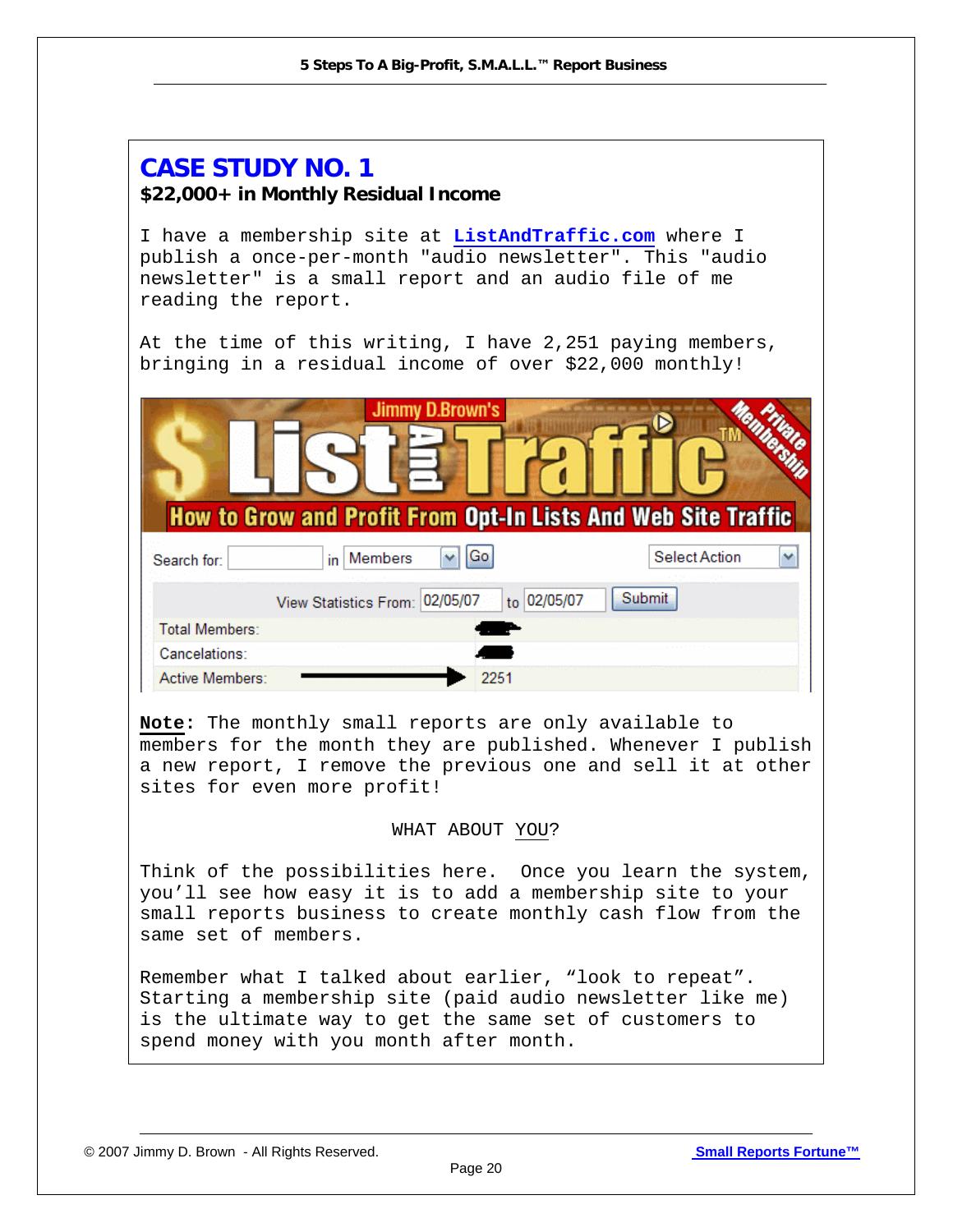And here's case study number 2…

## **CASE STUDY NO. 2 \$30,000+ in One Day Profit!**

I offer a 4-week e-coaching program several times a year at **[SixFigureFormula.com](http://www.listandtraffic.com/ecoaching/)** that sells for \$497.00. The curriculum for the e-coaching was originally developed as, you guessed it, a series of small reports! In my most recent e-coaching offer, I sold 61 units at \$497.00 for just over \$30,000 in profit!

**2** 2checkout.com

# **Product Summary**

These are your products sold for the selected time peroid. Sub-totals and totals are in US Dollars

Sales summary for dates: 2006-09-5 to 2006-09-6

| <b>Product ID</b> | <b>Product Name</b>                                |    | Sold   Refunded   Sold Amount |
|-------------------|----------------------------------------------------|----|-------------------------------|
|                   | SFF-ecoaching Six-Figure Formula 4-Week e-Coaching | 61 | \$30,317.00                   |

**Note:** The beauty of converting small reports into an ecoaching program (which I talk about in my *Small Reports Fortune™* course) is the fact that you can offer it over and over again! I plan on offering my SFF e-coaching once-perquarter this year, which should yield well over \$100,000 from this ONE part of my business ... and it's already written!

#### WHAT ABOUT YOU?

Again, this isn't something limited to ME. There's no reason why you can't use several of these small reports as the basis for your own e-coaching program to command premium prices. It's part of the highly lucrative "phase six"!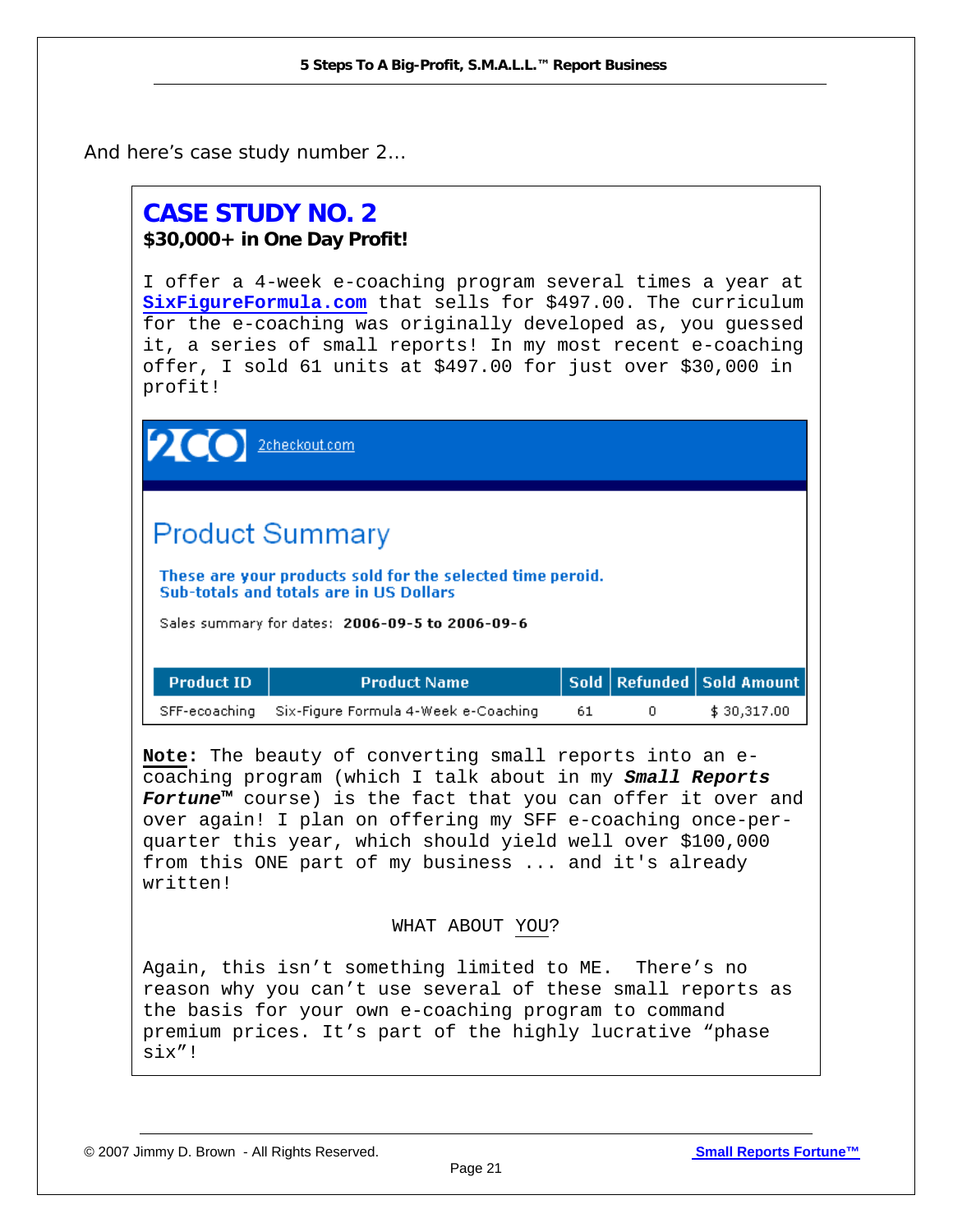And every bit of this requires that you write no more than 7-15 pages of content at a time. That's the beauty of the way I have it set up.

*It requires very little time or effort in creating the content for this business. No more getting bogged down trying to write hundreds of pages!* 

Like I said, it's all about leveraging your assets.

And that's all about learning **the system**.

After analyzing, tweaking, and improving what I've done over the past six years, I've been able to establish a unique set of "phases" that will allow you to take your "*small reports*" business to the \$100,000 / year level and beyond.

While I've shared bits and pieces of this before – *and have explained it privately to some clients* – I've never made this 6-phase plan available publicly.

Until now.  $\odot$ 

If you purchase *[Small Reports Fortune™](http://www.infoprofitshare.com/go.php?offer=janu001&pid=5)* you'll get a *first look* at a very unique business model in that it's relatively easy-to-do, while possessing the potential to be a **very lucrative** revenue generator for anyone who makes it to phase #6.

**Note:** Let me stress that during all that I share in the 23 pages of "Six Phases To Six Figures" all you need to do is create ONE small report per MONTH for 12 months to get to phase #6! (If you create more than one small report you can get to phase #6 much faster!)

I have put together a systematic "six-phase" approach to building an information empire with 7-15 page small reports that teaches you to…

- Easily crank out high-demand, money-making small reports on **your first day!**
- Start from scratch today and actually be making money in **your first week!**
- Turn tiny, 7-15 page reports into a \$100,000+ business in your first year!

Up until this point, I've told you a lot of WHAT to (and a little bit of HOW to do it).

Just as a quick recap, here are the five steps…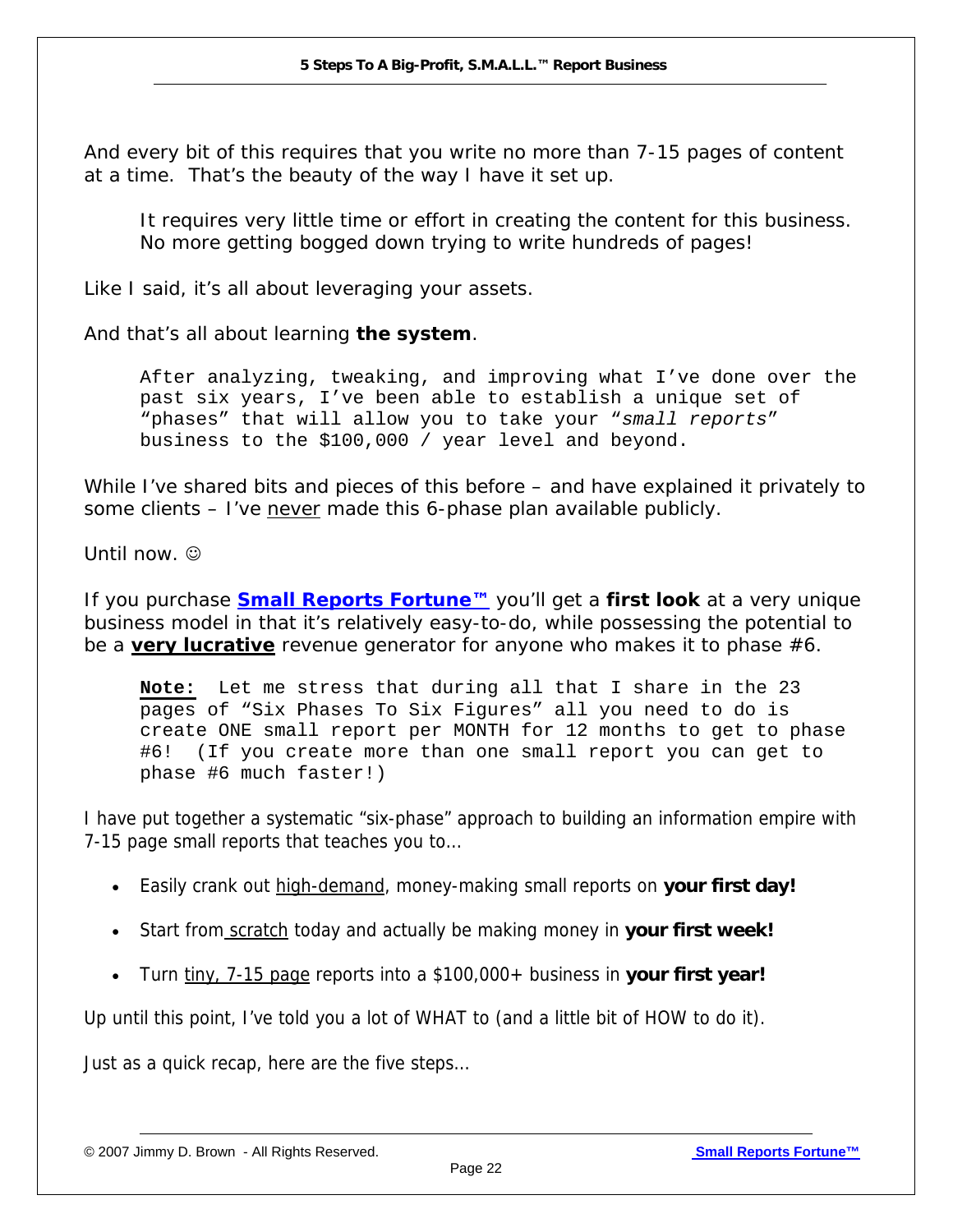- **S** SELECT a market.
- **M** MEASURE interest.
- **A** AUTHOR a report.
- **L** LOOK to repeat.
- **L** LEVERAGE your assets.

You can ignore what I'm about to share with you and you'd already have a great plan in mind to build your business around. I mean, those five steps are what it's all about in this information business.

Of course, that would leave a lot for you to figure out on your own, as far as "filling in the blanks".

That's why I strongly recommend **[Small Reports Fortune™](http://www.infoprofitshare.com/go.php?offer=janu001&pid=5)**.

In the course, I go into great detail on HOW to do it. Everything from start to finish. And when I say "everything", I mean "everything". I'm talking how to start from absolutely zero and set this thing up.

Here's what one recent customer said about the in-depth details of the course…

Hi Jimmy,

I have just finished my first reading of "How To Make A Small Fortune Online With Small Reports" having purchased it yesterday.

I would like to thank you for the quality and comprehensiveness of the publication - it just seems so complete in every sense yet it is written at a level that even I as a computer novice and a complete internet newbie can understand and take action with.

I have spent many hundreds of pounds on other products and whilst many of them have been good they all seem to be written by people who seem to have forgotten what it was like to be starting at the beginning. They often have annoying and very frustrating gaps in the "how to" bits which means it is difficult to move on easily and can be so demoralising.